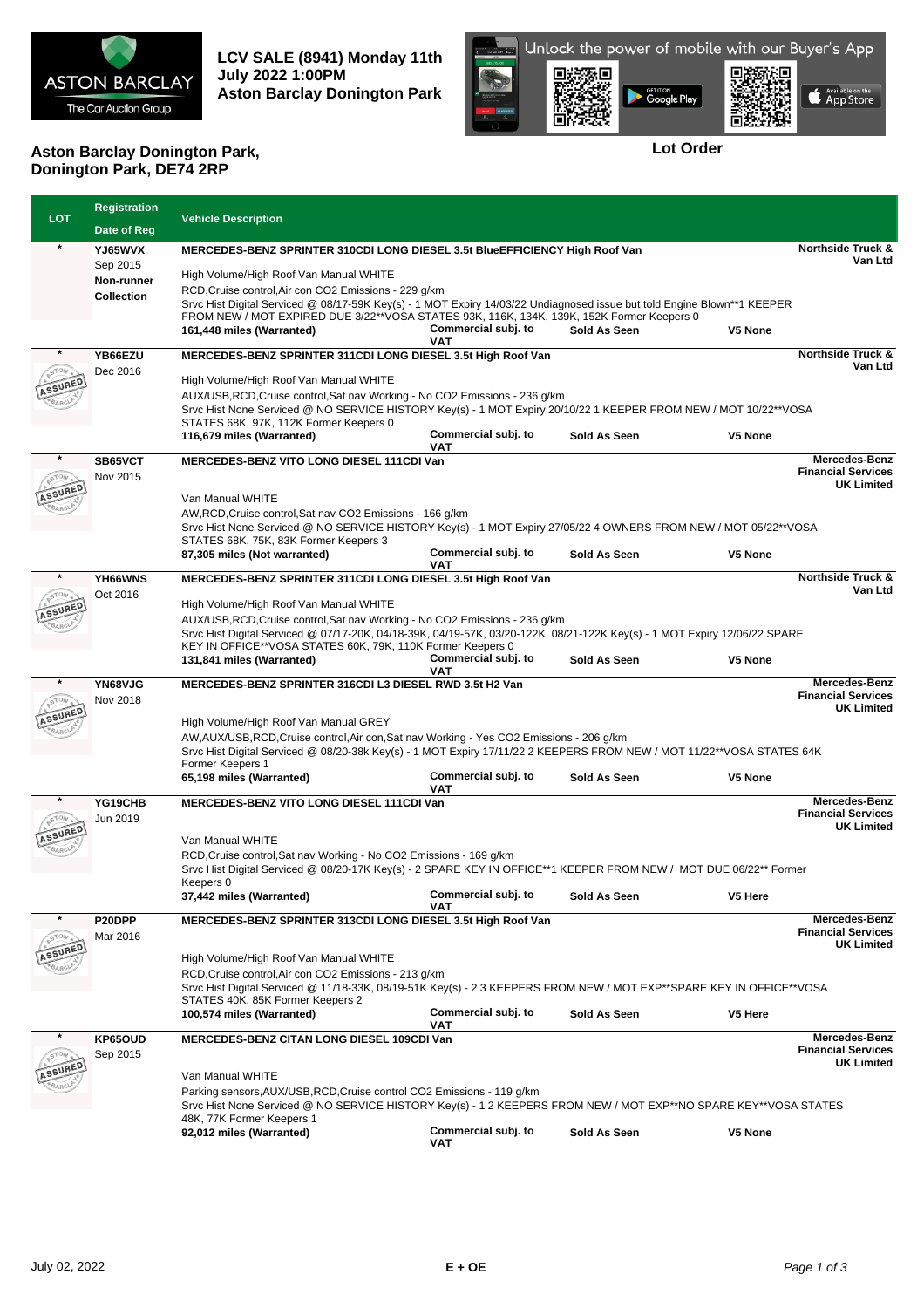| <b>LOT</b> | <b>Registration</b> | <b>Vehicle Description</b>                                                                                                                                                                                                              |                                   |              |         |                                         |  |
|------------|---------------------|-----------------------------------------------------------------------------------------------------------------------------------------------------------------------------------------------------------------------------------------|-----------------------------------|--------------|---------|-----------------------------------------|--|
|            | Date of Reg         |                                                                                                                                                                                                                                         |                                   |              |         |                                         |  |
|            | VK60EHL             | FORD TRANSIT 260 SWB DIESEL FWD Low Roof Van TDCi 85ps                                                                                                                                                                                  |                                   |              |         | <b>ARG Commercials</b>                  |  |
|            | Nov 2010            | Van Manual WHITE                                                                                                                                                                                                                        |                                   |              |         |                                         |  |
| SSURED     |                     | CO2 Emissions - 214 g/km                                                                                                                                                                                                                |                                   |              |         |                                         |  |
|            |                     |                                                                                                                                                                                                                                         |                                   |              |         |                                         |  |
|            |                     | Srvc Hist Book Serviced @ 12/11-15k, 12/12-29k, 10/13-41k, 02/15-55k, 01/16-57k, 12/17-60k, 02/19-80k, 01/20-120k, 01/21-<br>168k Key(s) - 1 SPARE KEY**NEW CLUTCH & RE CONDITIONED GEARBOX DONE @ 172K**POWER STEERING BELT APPEARS TO |                                   |              |         |                                         |  |
|            |                     | HAVE COME OFF**4 KEEPERS FROM NEW / MOT EXPIRED, WAS DUE 01/22**VOSA STATES 41K, 51K, 57K, 57K, 92K, 108K, 142K,                                                                                                                        |                                   |              |         |                                         |  |
|            |                     | 170K Former Keepers 3<br>200,006 miles (Warranted)                                                                                                                                                                                      | <b>Commercial no VAT</b>          | Sold As Seen | V5 Here |                                         |  |
|            | YC66PJJ             | MERCEDES-BENZ SPRINTER 311CDI LONG DIESEL 3.5t High Roof Van                                                                                                                                                                            |                                   |              |         | <b>Northside Truck &amp;</b>            |  |
|            | Oct 2016            |                                                                                                                                                                                                                                         |                                   |              |         | Van Ltd                                 |  |
| SSUREL     |                     | High Volume/High Roof Van Manual WHITE                                                                                                                                                                                                  |                                   |              |         |                                         |  |
|            |                     | RCD, Cruise control, Air con, Sat nav Working - No CO2 Emissions - 236 g/km                                                                                                                                                             |                                   |              |         |                                         |  |
|            |                     | Srvc Hist Digital Serviced @ 10/17-12K, 08/18-39K, 06/19-51K, 11/19-70K, 08/20-92K, 03/21-111K, 12/21-133K Key(s) - 2 MOT                                                                                                               |                                   |              |         |                                         |  |
|            |                     | Expiry 03/08/22 1 OWNER FROM NEW / MOT 08/22 / VOSA - 51K, 87K, 119K Former Keepers 0<br>142,102 miles (Warranted)                                                                                                                      | Commercial subj. to               | Sold As Seen | V5 None |                                         |  |
|            |                     |                                                                                                                                                                                                                                         | <b>VAT</b>                        |              |         |                                         |  |
|            | YJ66WXW             | MERCEDES-BENZ SPRINTER 311CDI LONG DIESEL 3.5t High Roof Van                                                                                                                                                                            |                                   |              |         | <b>Northside Truck &amp;</b>            |  |
|            | Oct 2016            | High Volume/High Roof Van Manual WHITE                                                                                                                                                                                                  |                                   |              |         | Van Ltd                                 |  |
|            |                     | CO2 Emissions - 236 g/km                                                                                                                                                                                                                |                                   |              |         |                                         |  |
|            |                     | Srvc Hist Digital Serviced @ 02/21-123K, 10/21-143K MOT Expiry 23/07/22 SPARE KEY**1 KEEPER FROM NEW / MOT 07/22**VOSA                                                                                                                  |                                   |              |         |                                         |  |
|            |                     | STATES 89K, 108K, 136K Former Keepers 0                                                                                                                                                                                                 |                                   |              |         |                                         |  |
|            |                     | 153,638 miles (Warranted)                                                                                                                                                                                                               | Commercial subj. to               | Sold As Seen | V5 None |                                         |  |
|            | YK16AOC             | MERCEDES-BENZ SPRINTER 310CDI LONG DIESEL 3.5t BlueEFFICIENCY High Roof Van                                                                                                                                                             | VAT                               |              |         | <b>Northside Truck &amp;</b>            |  |
|            | Jul 2016            |                                                                                                                                                                                                                                         |                                   |              |         | Van Ltd                                 |  |
|            |                     | High Volume/High Roof Van Manual WHITE                                                                                                                                                                                                  |                                   |              |         |                                         |  |
|            |                     | AUX/USB, RCD, Cruise control, Sat nav Working - No CO2 Emissions - 229 g/km                                                                                                                                                             |                                   |              |         |                                         |  |
|            |                     | Srvc Hist Digital Serviced @ 11/18-70K Key(s) - 1 1 KEEPER FROM NEW / MOT EXP**VOSA STATES 78K, 106K, 124K Former                                                                                                                       |                                   |              |         |                                         |  |
|            |                     | Keepers 0<br>137,850 miles (Warranted)                                                                                                                                                                                                  | Commercial subj. to               | Sold As Seen | V5 None |                                         |  |
|            |                     |                                                                                                                                                                                                                                         | VAT                               |              |         |                                         |  |
| $\ast$     | YB66AMU             | MERCEDES-BENZ SPRINTER 311CDI LONG DIESEL 3.5t High Roof Van                                                                                                                                                                            |                                   |              |         | <b>Northside Truck &amp;</b>            |  |
|            | Dec 2016            | High Volume/High Roof Van Manual WHITE                                                                                                                                                                                                  |                                   |              |         | Van Ltd                                 |  |
|            |                     | Parking sensors, RCD, Cruise control, Air con, Sat nav Working - No CO2 Emissions - 236 g/km                                                                                                                                            |                                   |              |         |                                         |  |
|            |                     | Srvc Hist Digital Serviced @ 10/17-21K, 09/18-54K Key(s) - 1 MOT Expiry 14/11/22 SPARE KEY IN OFFICE**1 KEEPER FROM NEW /                                                                                                               |                                   |              |         |                                         |  |
|            |                     | MOT 11/2022**VOSA STATES 92K, 109K, 126K Former Keepers 0                                                                                                                                                                               |                                   |              |         |                                         |  |
|            |                     | 130,762 miles (Warranted)                                                                                                                                                                                                               | Commercial subj. to<br><b>VAT</b> | Sold As Seen | V5 None |                                         |  |
|            | EG17JHU             | FORD TRANSIT CUSTOM 270 L1 DIESEL FWD 2.0 TDCi 130ps Low Roof Limited Van                                                                                                                                                               |                                   |              |         | <b>Santander Contract</b>               |  |
|            | Aug 2017            |                                                                                                                                                                                                                                         |                                   |              |         | Hire                                    |  |
|            |                     | Van Manual SILVER                                                                                                                                                                                                                       |                                   |              |         |                                         |  |
|            |                     | AW, Parking sensors, Heated windscreen, AUX/USB, RCD, Cruise control, Air con CO2 Emissions - 167 g/km                                                                                                                                  |                                   |              |         |                                         |  |
|            |                     | Srvc Hist Book Serviced @ **UNSTAMPED** Key(s) - 2 SPARE KEY**1 KEEPER FROM NEW / MOT EXP**VOSA STATES 43K Former<br>Keepers 0                                                                                                          |                                   |              |         |                                         |  |
|            |                     | 67,625 miles (Warranted)                                                                                                                                                                                                                | Commercial subj. to               | Sold As Seen | V5 Here |                                         |  |
|            |                     |                                                                                                                                                                                                                                         | VAT                               |              |         |                                         |  |
|            | YJ66WDM             | MERCEDES-BENZ SPRINTER 314CDI LONG DIESEL 3.5t High Roof Van                                                                                                                                                                            |                                   |              |         | <b>Northside Truck &amp;</b><br>Van Ltd |  |
|            | Sep 2016            | High Volume/High Roof Van Manual WHITE                                                                                                                                                                                                  |                                   |              |         |                                         |  |
|            |                     | RCD, Cruise control, Air con CO2 Emissions - 221 q/km                                                                                                                                                                                   |                                   |              |         |                                         |  |
|            |                     | Srvc Hist None Serviced @ NO SERVICE HISTORY Key(s) - 2 MOT Expiry 05/08/22 SPARE KEY IN OFFICE**1 KEEPER FROM NEW /                                                                                                                    |                                   |              |         |                                         |  |
|            |                     | MOT 08/22**VOSA STATES 100K, 135K, 156K Former Keepers 0                                                                                                                                                                                |                                   |              |         |                                         |  |
|            |                     | 173,279 miles (Warranted)                                                                                                                                                                                                               | Commercial subj. to<br>VAT        | Sold As Seen | V5 None |                                         |  |
|            | YH65UMD             | MERCEDES-BENZ SPRINTER 310 CDI Diesel                                                                                                                                                                                                   |                                   |              |         | <b>Northside Truck &amp;</b>            |  |
|            | Oct 2015            |                                                                                                                                                                                                                                         |                                   |              |         | Van Ltd                                 |  |
| SSURED     |                     | Panel Van Manual WHITE                                                                                                                                                                                                                  |                                   |              |         |                                         |  |
|            |                     | RCD, Cruise control, Sat nav Working - No CO2 Emissions - 229 g/km<br>Srvc Hist None Serviced @ NO SERVICE HISTORY Key(s) - 3 SPARE KEY**1 OWNER FROM NEW / MOT EXP**VOSA STATES 78K,                                                   |                                   |              |         |                                         |  |
|            |                     | 88K, 115K, 133K, Former Keepers 0                                                                                                                                                                                                       |                                   |              |         |                                         |  |
|            |                     | 142,384 miles (Warranted)                                                                                                                                                                                                               | Commercial subj. to               | Sold As Seen | V5 None |                                         |  |
|            |                     |                                                                                                                                                                                                                                         | VAT                               |              |         |                                         |  |
|            | YB66ANF             | MERCEDES-BENZ SPRINTER 311CDI LONG DIESEL 3.5t High Roof Van                                                                                                                                                                            |                                   |              |         | <b>Northside Truck &amp;</b><br>Van Ltd |  |
|            | Dec 2016            | High Volume/High Roof Van Manual WHITE                                                                                                                                                                                                  |                                   |              |         |                                         |  |
|            |                     | Parking sensors, RCD, Cruise control, Air con, Sat nav Working - No CO2 Emissions - 236 g/km                                                                                                                                            |                                   |              |         |                                         |  |
|            |                     | Srvc Hist None Serviced @ NO SERVICE HISTORY Key(s) - 2 MOT Expiry 17/09/22 SPARE KEY**1 OWNER FROM NEW / MOT                                                                                                                           |                                   |              |         |                                         |  |
|            |                     | 09/22**VOSA STATES 23K, 49K, 80K Former Keepers 0                                                                                                                                                                                       |                                   |              |         |                                         |  |
|            |                     | 92,589 miles (Warranted)                                                                                                                                                                                                                | Commercial subj. to<br>VAT        | Sold As Seen | V5 None |                                         |  |
|            | CY69AXO             | FORD TRANSIT CUSTOM 280 L1 DIESEL FWD 2.0 EcoBlue 105ps Low Roof Leader Van                                                                                                                                                             |                                   |              |         | <b>Herd Group</b>                       |  |
|            | Oct 2019            | Van Manual WHITE                                                                                                                                                                                                                        |                                   |              |         |                                         |  |
|            |                     | AUX/USB, RCD CO2 Emissions - 162 g/km                                                                                                                                                                                                   |                                   |              |         |                                         |  |
|            |                     | Srvc Hist Book Serviced @ **UNSTAMPED** Key(s) - 1 NO SPARE KEY / 1 KEEPER FROM NEW / 1ST MOT DUE 10/2022 Former                                                                                                                        |                                   |              |         |                                         |  |
|            |                     | Keepers 0                                                                                                                                                                                                                               |                                   |              |         |                                         |  |
|            |                     | 27,505 miles (Warranted)                                                                                                                                                                                                                | Commercial subj. to<br>VAT        | Sold As Seen | V5 None |                                         |  |
|            | <b>MF13MKV</b>      | PEUGEOT EXPERT L2 DIESEL 1200 1.6 HDi 90 H1 Van                                                                                                                                                                                         |                                   |              |         | <b>Fleet Service GB Ltd</b>             |  |
|            | Mar 2013            | Van Manual WHITE                                                                                                                                                                                                                        |                                   |              |         |                                         |  |
|            |                     | TB, RCD CO2 Emissions - 177 g/km                                                                                                                                                                                                        |                                   |              |         |                                         |  |
|            |                     | Srvc Hist Book Serviced @ 02/16-39K, 02/17-57K, 02/18-73K, 03/22-122K Key(s) - 2 MOT Expiry 26/03/23 SPARE KEY IN                                                                                                                       |                                   |              |         |                                         |  |
|            |                     | OFFICE**VOSA STATES 40K, 57K, 73K, 89K, 103K, 112K, 122K Former Keepers 1<br>125,127 miles (Warranted)                                                                                                                                  | Commercial subj. to               | Sold As Seen | V5 TF   |                                         |  |
|            |                     |                                                                                                                                                                                                                                         | VAT                               |              |         |                                         |  |